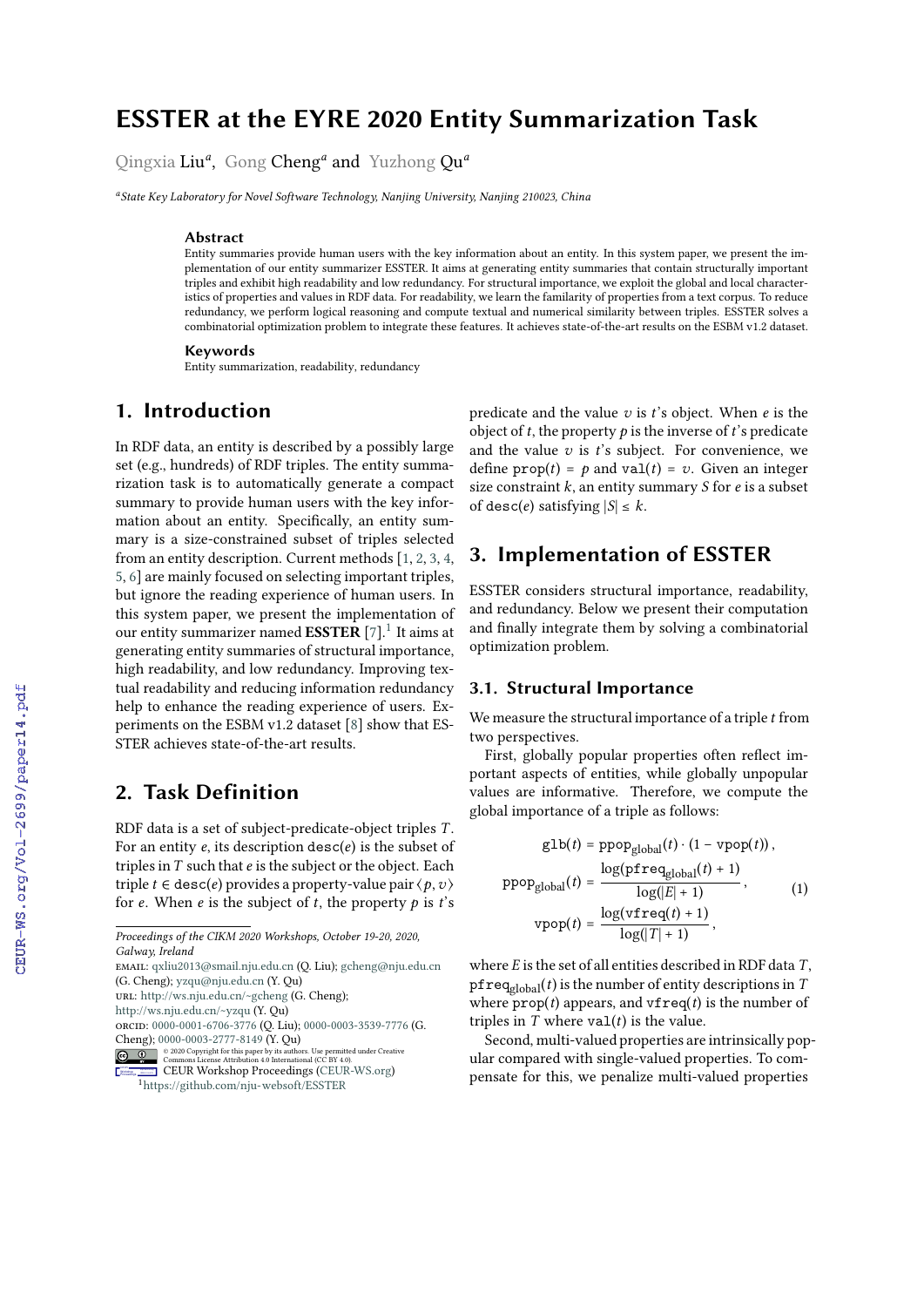by using local popularity. We compute the local importance of a triple as follows:

$$
loc(t) = (1 - \text{prop}_{local}(t)) \cdot \text{vpop}(t),
$$

$$
\text{prop}_{local}(t) = \frac{\log(\text{pfreq}_{local}(t) + 1)}{\log(|\text{desc}(e)| + 1)},
$$
(2)

where  $\texttt{pfreq}_{\text{local}}(t)$  is the number of triples in  $\texttt{desc}(e)$ where  $\text{prop}(t)$  is the property.

Finally, we compute structural importance:

$$
W_{\text{struct}}(t) = \alpha \cdot \text{glb}(t) + (1 - \alpha) \cdot \text{loc}(t), \qquad (3)
$$

where  $\alpha \in [0, 1]$  is a parameter to tune.

#### **3.2. Textual Readability**

To generate readable summaries, we measure the familiarity of a triple  $t$  based on its property  $\text{prop}(t)$ . A property is familiar to users if it is often used in an open-domain corpus. Specifically, given a text corpus of  $B$  documents where  $M$  documents have been read by the user, let  $b(t)$  be the number of documents where the name of  $prop(t)$  appears. We compute

$$
Q(t) = \sum_{m=0}^{\min(b(t),M)} \frac{\binom{b(t)}{m} \cdot \binom{B-b(t)}{M-m}}{\binom{B}{M}} \cdot \text{family}(m),
$$
  
familiarity(m) = 
$$
\frac{\log(m+1)}{\log(B+1)}.
$$
 (4)

Here,  *represents the number of documents the user* has read where the name of  $prop(t)$  appears, based on which familarity $(m)$  gives the degree of familarity of  $prop(t)$  to the user. However, it is difficult to know *m* in practice, so  $Q(t)$  computes the expected value of familarity $(m)$ . For simplicity, we assume  $M$  is a constant. In the experiments we set  $M = 40$  and we use the Google Books  $\mathrm{Ngram}^2$  $\mathrm{Ngram}^2$  as our corpus.

Finally, we compute textual readability:

$$
W_{\text{text}}(t) = \log(Q(t) + 1). \tag{5}
$$

#### **3.3. Information Redundancy**

To reduce redundancy in summaries, we measure the similarity between two triples  $t_i$ ,  $t_j$  in various ways.

First, we perform logical reasoning to measure ontological similarity. We define  $\texttt{sim}(t_i, t_j) = 1$  if  $\texttt{prop}(t_i)$ and  $\text{prop}(t_i)$  are rdf:type, and rdfs:subClassOf is a relation between  $val(t_i)$  and  $val(t_i)$ ; or if  $val(t_i)$  and val $(t_i)$  are equal, and rdfs: subPropertyOf is a relation between  $\text{prop}(t_i)$  and  $\text{prop}(t_i)$ .

Otherwise, we rely on the similarity between properties and the similarity between values:

$$
\text{sim}(t_i, t_j) = \max\{\text{sim}_p(t_i, t_j), \text{sim}_v(t_i, t_j), 0\},\qquad(6)
$$

where for  $\sinh p$  we use the ISub string similarity [\[9\]](#page-2-0). For  $sim_{v}$ , we differentiate between two cases.

In the first case,  $val(t_i)$  and  $val(t_i)$  are both numerical values. We compute

$$
\sin(v(t_i, t_j)) = \begin{cases}\n-1 & \text{val}(t_i) \cdot \text{val}(t_j) \leq 0, \\
\frac{\min\{\text{val}(t_i), \text{val}(t_j)\}}{\max\{\text{val}(t_i), \text{val}(t_j)\}} & \text{otherwise.} \n\end{cases}
$$
\n(7)

In all other cases, we simply use ISub for  $\sin w$ .

#### **3.4. Combinatorial Optimization**

We formulate entity summarization as a 0-1 quadratic knapsack problem (QKP), and we solve it using a heuristic algorithm [\[10\]](#page-2-1).

Specifically, we define the profit of choosing two triples  $t_i$ ,  $t_j$  for a summary:

$$
\text{profit}_{i,j} = \begin{cases} (1 - \delta) \cdot (W_{\text{struct}}(t_i) + W_{\text{text}}(t_i)) & i = j, \\ \delta \cdot (-\sin(t_i, t_j)) & i \neq j, \end{cases} \tag{8}
$$

where  $\delta \in [0, 1]$  is a parameter to tune.

Finally, our goal is to

 $\overline{a}$ 

$$
\text{maximize} \sum_{i=1}^{|\text{desc}(e)|} \sum_{j=i}^{|\text{desc}(e)|} \text{profit}_{i,j} \cdot x_i \cdot x_j, \\ \text{subject to} \sum_{i=1}^{|\text{desc}(e)|} x_i \le k, \tag{9}
$$

 $x_i \in \{0, 1\}$  for all  $i = 1 ... |\text{desc}(e)|$ .

### **4. Experiments**

#### **4.1. Settings**

We use the ESBM v1.2 dataset [\[8\]](#page-2-2). It provides groundtruth summaries under  $k = 5$  and  $k = 10$  for entities in DBpedia and LinkedMDB. We follow the provided training-development-test splits for 5-fold cross validation, and we use the training and development sets for tuning our parameters  $\alpha$  and  $\delta$  by grid search in the range of 0–1 with 0.01 increments. We use F1 score as the evaluation metric.

<span id="page-1-0"></span><sup>2</sup>http://books.google.com/ngrams